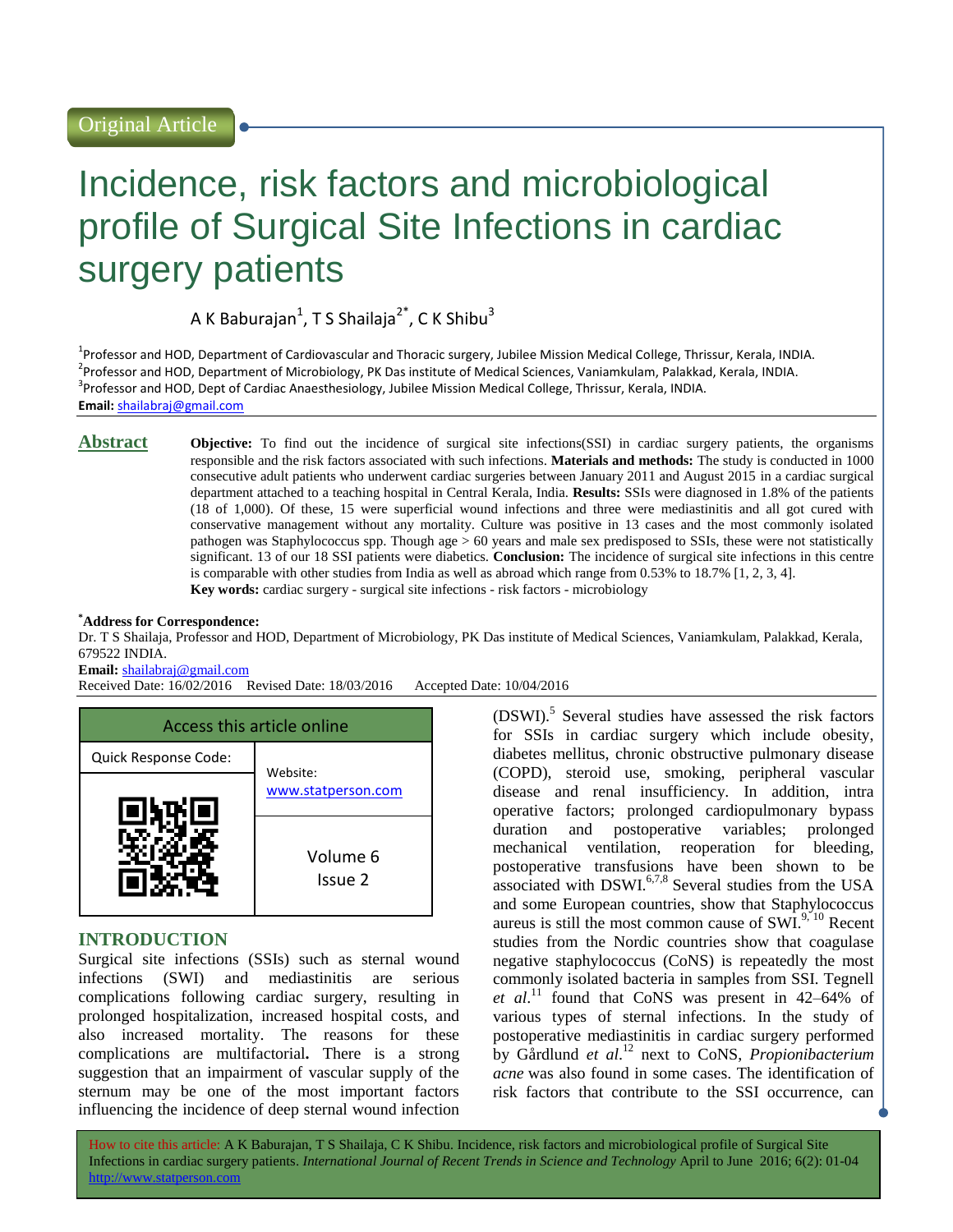provide information for planning and adoption of strategies in the prevention, control and monitoring of the infection in order to minimize their occurrence and maximize the principles of patient safety.

#### **MATERIALS AND METHODS**

The present study was conducted in 1000 consecutive patients who underwent cardiac surgery between January 2011 and August 2015 in an adult cardiac surgical department attached to a teaching hospital in Central, Kerala, India. Data were collected from medical records of patients undergoing cardiac surgery which include age and sex of the patients, weight, other co- morbidities like, diabetes, renal and liver dysfunction, history of previous admissions and cardiac procedures, diagnosis and type of surgery, preoperative left ventricular function duration of post operative ICU stay and history of reoperation for bleeding. From all cases who had signs of wound infection in the immediate post operative period or who got readmitted, wound swabs or aspirates were collected and send for culture. Cultures were done using standard microbiological methods. On getting growth in the culture, the organism identification and antibiotic sensitivity tests were done using automated system ( Vitek 2 – Biomerieux). Statistical analysis was done using chi square test with Fisher's exact test and continuity correction.  $p$  value of  $< 0.05$  was considered to be statistically significant.

#### **RESULTS**

Out of the 1000 cardiac surgery patients, most of them underwent open heart surgeries through longitudinal median sternotomy and some through mini thoracotomy in the case of minimally invasive procedures. Among the 1000 cardiac surgery patients,18 (1.8%) developed surgical site infections out of which 16 were post CABG cases and two MVR. Considering the risk factors, of the 18 infected cases, 13 were males and another 13 were diabetics. Most of the diabetics had uncontrolled blood sugar values in the immediate post operative period. One patient had undergone coronary stenting earlier and had poor LV function also. Except two, all patients had good LV function preoperatively. One had peripheral vascular disease and another one had nephropathy as risk factors for SSI. A patient who underwent MVR was a case of culture negative infective endocarditis and had a prolonged hospital stay before surgery. No one else had prolonged preoperative hospital stay or post operative ICU stay and no one was obese. None of our infected patients underwent reexploration.

**Table 1:** Types of surgery (n=1000) Table 2. Age distribution of patients (n=1000)

| patients (ii-1000)                              |           |
|-------------------------------------------------|-----------|
| <b>Type of surgery</b>                          | No. (%)   |
| Coronary artery bypass graft (CABG)             | 872(87.2) |
| Mitral valve replacement (MVR)                  | 35(3.5)   |
| Double valve replacement (DVR)                  | 8(0.8)    |
| Aortic valve replacement(AVR)                   | 26(2.6)   |
| Atrial septal defect correction                 | 30(3)     |
| CABG + MVR                                      | 5(0.5)    |
| CABG + DVR                                      | 3(0.3)    |
| CABG + AVR                                      | 6(0.6)    |
| CABG + ventricular septal rupture repair        | 3(0.3)    |
| Ventricular septal rupture repair               | 2(0.2)    |
| CABG + aortic aneurysm                          | 2(0.2)    |
| MVR + embolectomy                               | 1(0.1)    |
| MVR+ tricuspid annuloplasty                     | 1(0.1)    |
| MVR + left ventricular rupture                  | 1(0.1)    |
| CABG+ aortobifemoral graft                      | 1(0.1)    |
| CABG + aortobifemoral and femoropopliteal graft | 2(0.2)    |
| Aortic root replacement                         | 1(0.1)    |
| Left atrial tumor resection                     | 1(0.1)    |

|                                       | <b>Table 2:</b> Age distribution of patients (n=1000) |             |  |  |  |
|---------------------------------------|-------------------------------------------------------|-------------|--|--|--|
|                                       | Age group                                             | No. (%)     |  |  |  |
|                                       | $5 - 20$                                              | 14 (1.4)    |  |  |  |
|                                       | 21-30                                                 | 10(1.0)     |  |  |  |
|                                       | 31 - 40                                               | 39(3.9)     |  |  |  |
|                                       | 41 - 50                                               | 167(16.7)   |  |  |  |
|                                       | 51 - 60                                               | 379 (37.9)  |  |  |  |
|                                       | 61 - 70                                               | 321 (32.1)  |  |  |  |
|                                       | 71-80                                                 | 66 (6.6)    |  |  |  |
|                                       | 81-90                                                 | 4(0.4)      |  |  |  |
|                                       |                                                       |             |  |  |  |
| Table 3: Sex distribution of patients |                                                       |             |  |  |  |
|                                       | Gender                                                | No. (%)     |  |  |  |
|                                       | Male                                                  | 769 (76.9%) |  |  |  |
|                                       | Female                                                | 231 (23.1%) |  |  |  |

| Table 4: Aetiological agents of SSI (n=18) |  |  |
|--------------------------------------------|--|--|
|--------------------------------------------|--|--|

**Tota**l **1000 (100%)**

| <b>Organism</b>       |                |  |
|-----------------------|----------------|--|
| Staph. Aureus         | 2              |  |
| Coagulase negative    | 4              |  |
| staphylococcus(CoNS)  |                |  |
| Burkholderia cepacia  | 3              |  |
| Klebsiella pneumonia  | $\mathfrak{p}$ |  |
| Atypical mycobacteria | 1              |  |
| Culture negative      | 6              |  |
| <b>Total</b>          |                |  |

Twelve of the 18 infected cases showed culture positivity. Among the two *Staph. aureus* isolates, one was methicillin resistant *Staph. aureus* which was isolated twice from a post CABG case. One CoNS was also methicillin resistant. In the blood culture of a patient, *B.cepacia* has grown in the immediate post operative period who developed wound infection after one month of surgery but the pus culture was sterile. *B. cepacia* grew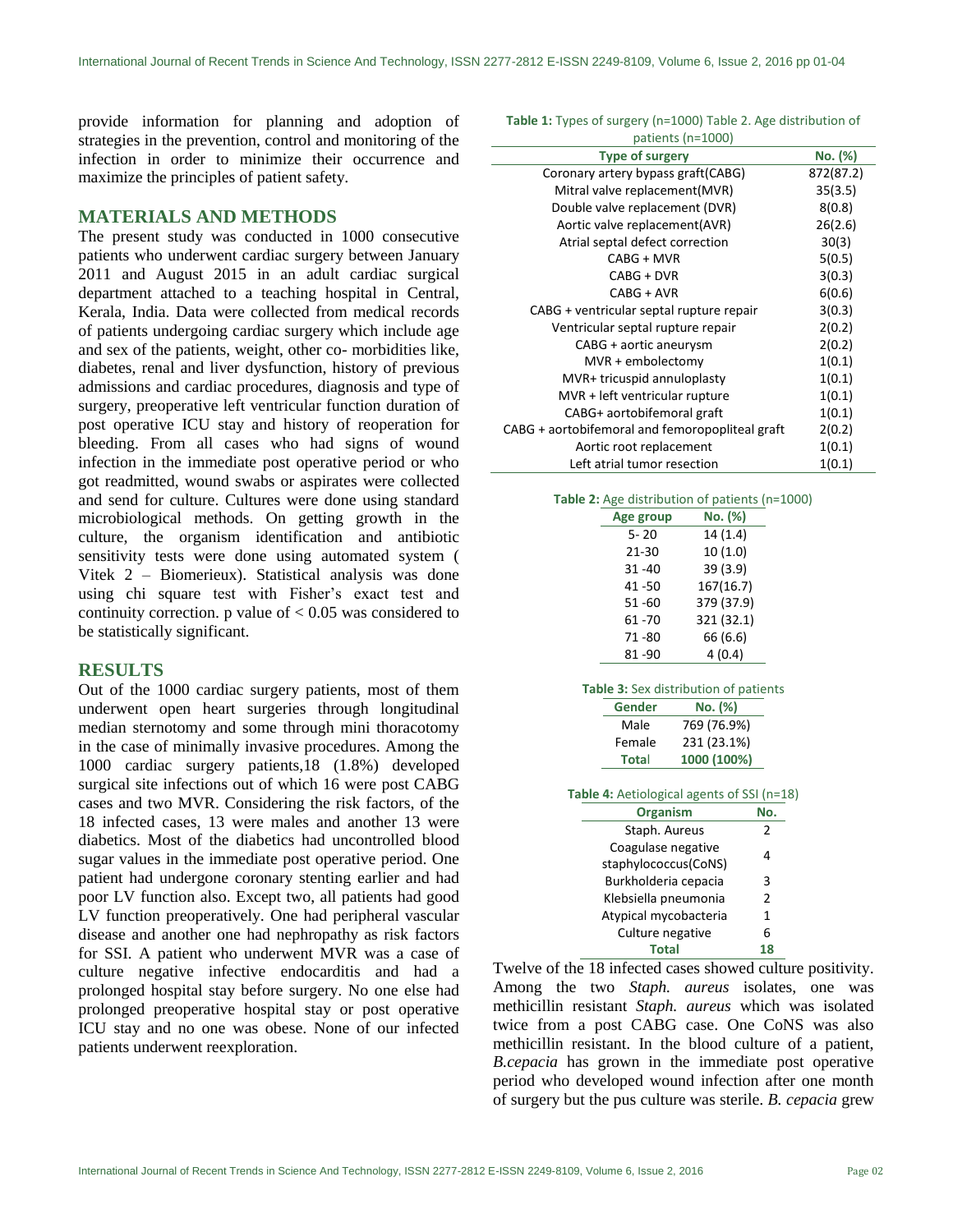from the pus of two other patients which got isolated twice from one of them. All Klebsiella isolates were multi drug resistant and ESBL positive and one was sensitive only to imipenem, meropenem and colistin. The atypical mycobacterium isolated from a patient who had a long hospital stay was treated with clarithromycin and ciprofloxacin.

### **DISCUSSION**

It is important to measure the rates of SSI, because they provide data that can lead to improvement of conditions observed and prevent this serious complication in patients undergoing cardiac surgery. In the present study, the incidence of SSI was lower than that identified in many studies in the literature, which is only 1.8%. Among the 18 SSI patients of our study, 15(83%) had only superficial wound infection and the rest developed mediastinitis requiring wound debridement and sternal rewiring under antibiotic cover. Rest of all got cured with conservative treatment including wound resuturing. In a study by Lepelletier D *et al*, SSIs were diagnosed in 3% of the patients .Of the 38 SSIs in their study, 20 were superficial incisional infections and 18 were mediastinitis. Cultures were positive in 28 cases and the most commonly isolated pathogen was Staphylococcus.<sup>3,4</sup> In our study also, coagulase negative staphylococcus is the prevalent microorganism, which was corroborated by other studies.  $\frac{11,12}{n}$  In contrast to a study from Brazil, where out of the 36 patients with SSI, 14 (38.9%) patients had died, no mortality has occurred in our patients out of the infection.<sup>13</sup> Though we found that patient demographics like male sex and age > 60 favored SSI, they are not statistically significant. Regarding the higher incidence of SSI in male patients, our result is close to the findings of other studies.<sup>14, 15</sup> The mechanisms by which men are more prone to develop this type of infection compared to women are not yet known. One hypothesis suggests that men, because they have more hair follicles in the chest area where sternotomy is made, they may be more susceptible to bacterial growth and infection, but further studies are needed to elucidate this hypothesis.<sup>16</sup> Risk factors such as DM and COPD are widely discussed in the literature as strong predictors for  $SSI<sup>17</sup>$  In our study also 65% of SSI occurred in diabetics. The increased infection rate in diabetes has been attributed to the impairment of neutrophil chemotaxis, phagocytosis, adherence plus the glycosylation of collagen matrix proteins - all of which lead to weakened antibacterial defenses and delayed wound healing.<sup>18</sup> Several authors have identified obesity/overweight (BMI > 25) as a major risk factor.19, <sup>20</sup> Surprisingly, none of our infected patients were overweight. In all the operated cases excepting one, duration of hospital stay prior to surgery was minimal. As

per the CDC recommendations.21 shaving should be done only when necessary and must be done before surgery, at a time equal to or less than two hours. Whole body shaving was done in all the patients, one hour before procedure followed by a wash with povidone iodine solution. The average duration of the procedure which is an important factor leading to SSI, was uniformly 3 to 3  $\frac{1}{2}$  hours in our series which is comparable with the standard accepted one. And 96.8% of cardiac surgeries were performed off pump (OPCAB). These technical factors also could have contributed to the low incidence of SSI in our institution compared to other parts of the country.<sup>1, 2</sup>

#### **CONCLUSION**

We postulate that several factors do play a role in the acquisition of post CABG SSIs and possibly have an additive/ cumulative effect on the incidence of SSIs. The limitations in our study is that we could not investigate the role of other risk factors like blood transfusions, smoking and other co-morbidities like COPD and hypertension. The most important step in the management of wound infection is prevention, and this is best done by identifying the risk factors.

#### **REFERENCES**

- 1. Jonathan T Tan, Kristina Coleman, Sarah Norris, Jayashree Mapari, Satyanand Shastri, Laurent Metz. Surgical-site infection in India: A systematic review of the incidence and economic burden .htanalysts, www. htanalysts.com
- Sanjeev Singh, Murali Chakravarthy, Victor Daniel Rosenthal, Sheila N. Myatrad, Arpita Dwivedy *et al*. Surgical site infection rates in 6 cities of India: findings of the

International Nosocomial Infection Control Consortium (INICC). International Health : doi:10.1093/inthealth/ihu089

- 3. Lepelletier D, Perron S, Bizouarn P, Caillon J, Drugeon H, Michaud JL, Duveau D. Surgical-site infection after cardiac surgery: incidence, microbiology, and risk factors. Infect Control Hosp Epidemiol. 2005 May; 26(5):466-72.
- 4. Manoj Kumar Sahu, Bharat Siddharth, Arin Choudhury, Sreenivas Vishnubhatla, Sarvesh Pal Singh, Ramesh Menon, Poonam Malhotra Kapoor, Sachin Talwar, Shiv Choudhary, Balram Airan. Incidence, microbiological profile of nosocomial infections, and their antibiotic resistance patterns in a high volume Cardiac Surgical Intensive Care Unit Year: Annals of Cardiac Anaesthesia .2016 ; 19 (2): 281-287
- 5. [Ahmed Abdulaziz Abuzaid](http://www.heartviews.org/searchresult.asp?search=&author=Ahmed+Abdulaziz+Abuzaid&journal=Y&but_search=Search&entries=10&pg=1&s=0)**<sup>1</sup> ,** [Mahmood Zaki](http://www.heartviews.org/searchresult.asp?search=&author=Mahmood+Zaki&journal=Y&but_search=Search&entries=10&pg=1&s=0)**<sup>2</sup> ,** [Habib Al](http://www.heartviews.org/searchresult.asp?search=&author=Habib+Al+Tarief&journal=Y&but_search=Search&entries=10&pg=1&s=0)  [Tarief](http://www.heartviews.org/searchresult.asp?search=&author=Habib+Al+Tarief&journal=Y&but_search=Search&entries=10&pg=1&s=0) Potential risk factors for surgical site infection after isolated coronary artery bypass grafting in a Bahrain Cardiac Centre: A retrospective, case-controlled study . Heart Views. 2015; 16 ( 3) : 79-84.